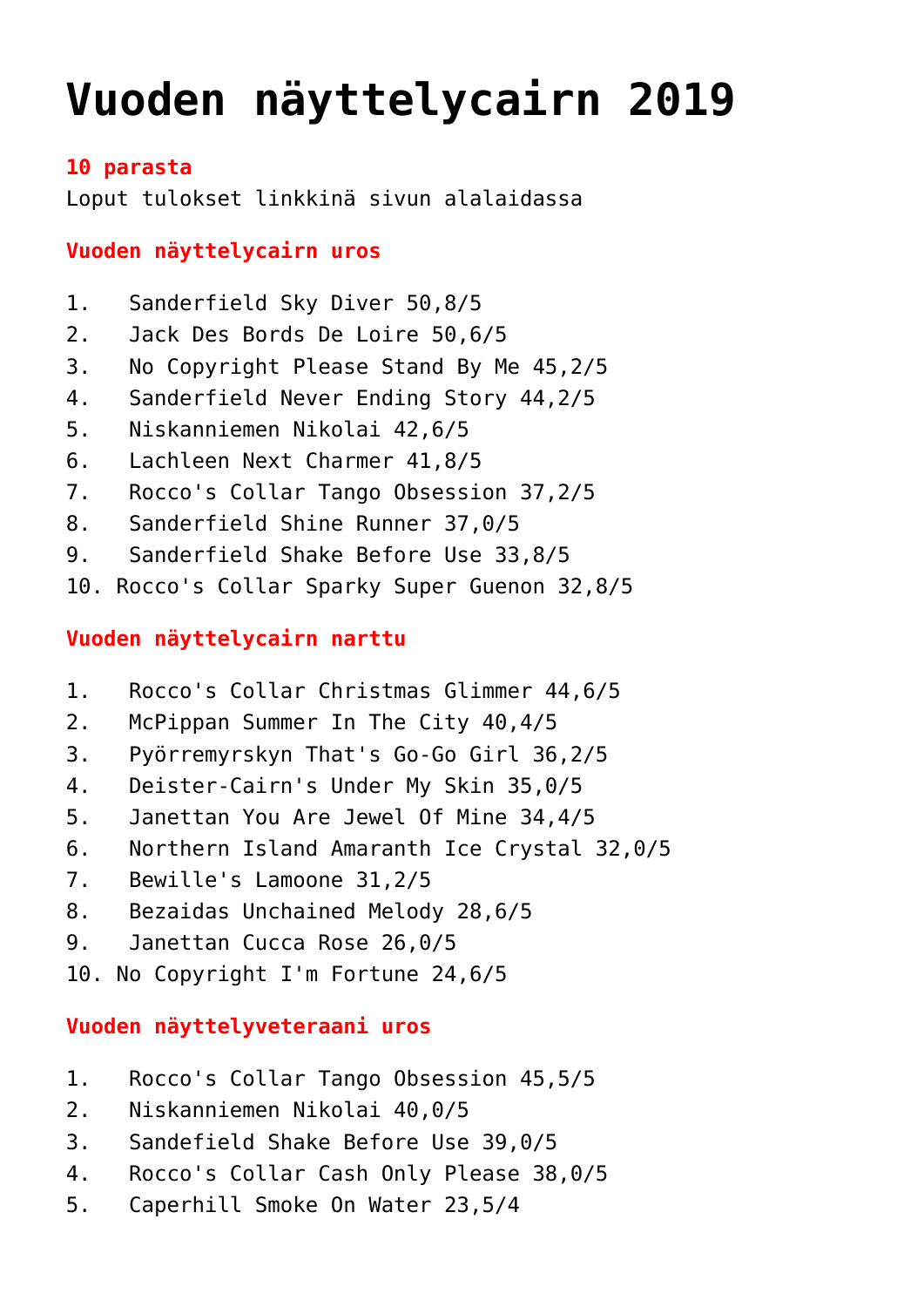- 6. Prankster's Stainless Steel 23,0/5
- 7. Bewille's High-Hatter 12,0/1
- 8. Rottriver's Arnold Schwarzenegger 12,0/2
- 9. Bezaidas Gentleman Jim 10,0/2
- 10. Cairnrush Bob Beamon 7,5/1

## **Vuoden näyttelyveteraani narttu**

- 1. Deister-Cairn's Under My Skin 41,5/5
- 2. Janettan Cucca Rose 38,0/5
- 3. No Copyright I'm Fortune 35,5/5
- 4. Kumpeli Beaufortshouth 24,5/4
- 5. Taikatuiskun Aurinkoinen Amelie 11,5/1
- 6. Rocco's Collar Glowing Sun 7,5/1
- 7. Monnasaaren Tähtitalvikki 6,5/1
- 8. Kumpeli Crash-Stop 4,0/1

# **Vuoden näyttelypentu uros**

- 1. Flammables Leachlainn 23,0/3
- 2. Bar Riggon Shine Bright Like A Diamond 22,5/3
- 3. Witherslake What I Like About You 16,5/2
- 4. Dream Thieves Exciting Escape 15,5/3
- 5. Golden Fairytail Justin Timberlake 13,5/2
- 6. Sandico Last Man Standing 11,0/2
- 7. Sandico One For The Money 10,5/2
- 8. Inch Wildfire 8,5/1
- 9. Janettan Autumn August 8,0/1
- 10. Thestrup's Stand By Me 7,5/1

## **Vuoden näyttelypentu narttu**

- 1. Coeur De Lion D'hongrie Marzipan 25,5/3
- 2. Dream Thieves Excellent El Camino 24,0/3
- 3. Zalimar Hold Me Tiny Dancer 23,0/3
- 4. Pyörremyrskyn Ihqu 23,0/3
- 5. Minnie's High Ambition To Succeed 23,0/3
- 6. Leppäkujan Beauty 20,0/3
- 7. Inch Tickled Pink 15,0/2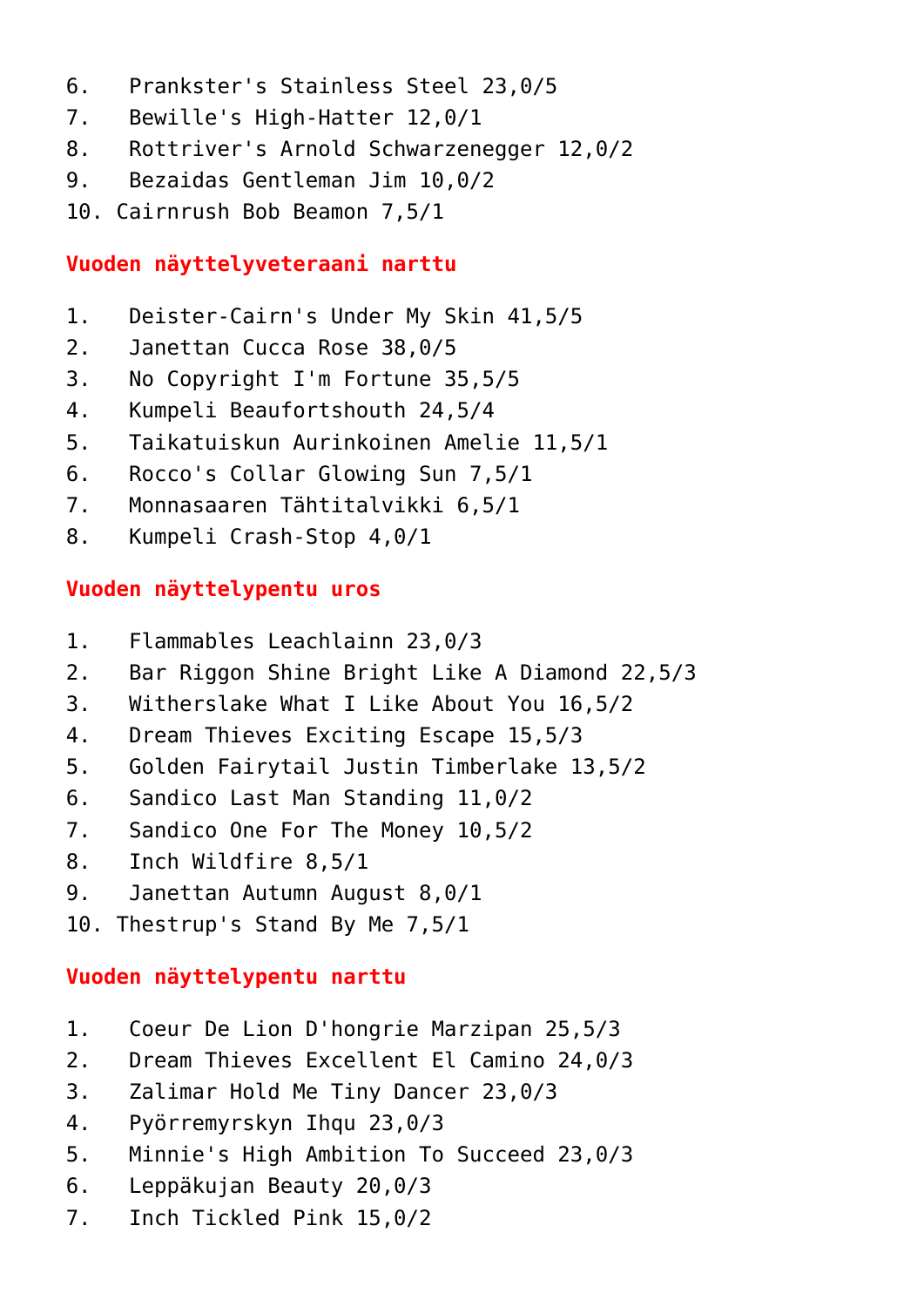8. Old Pal Made To Match 13,0/2 9. Hilpakan Ovela Rakkauspakkaus 13,0/2 10. No Copyright I Just Want To Be Wonderful 12,5/2 10. Inch Flower Grown Wild 12,5/2

## **Vuoden kasvattaja**

- 1. Sanderfield 162,4
- 2. Rocco's Collar 154,0
- 3. Pyörremyrskyn 110,0
- 4. NoCopyright 106,8
- 5. Bezaidas 103,0
- 6. Janettan 78,4
- 7. Bewille's 69,2
- 8. Sajukan 60,0
- 9. Zalimar 48,6
- 10. Kumpeli 14,6

# **Vuoden jalostusuros**

- 1. Thestrup's Tango N' Cash 88,4
- 2. Miketos Secret Love 80,8
- 3. Sanderfield Pure Talent 60,2
- 4. Lachleen Next Charmer 59,6
- 5. Hjohoo's Hjo're Just My Kind 55,4
- 6. Rocco's Collar Happy Soul Man 54,8
- 7. Janettan Sarimont 44,0
- 7. Sanderfield Back On Track 44,0
- 9. Rocco's Collar Cash Only Please 42,0
- 10. Prankster's Stainless Steel 37,6

# **Vuoden jalostusnarttu**

- 1. Rottriver's Merry Go Around 61,6
- 2. Sandico Zajukan Wildcat 60,6
- 2. Pyörremyrskyn That's Be Bab-A-Lula 60,6
- 4. Deister-Cairn's Under My Skin 60,4
- 5. Lachleen Run For The Roses 39,4
- 6. Kaivomäen Amaranth Gingerline 37,6